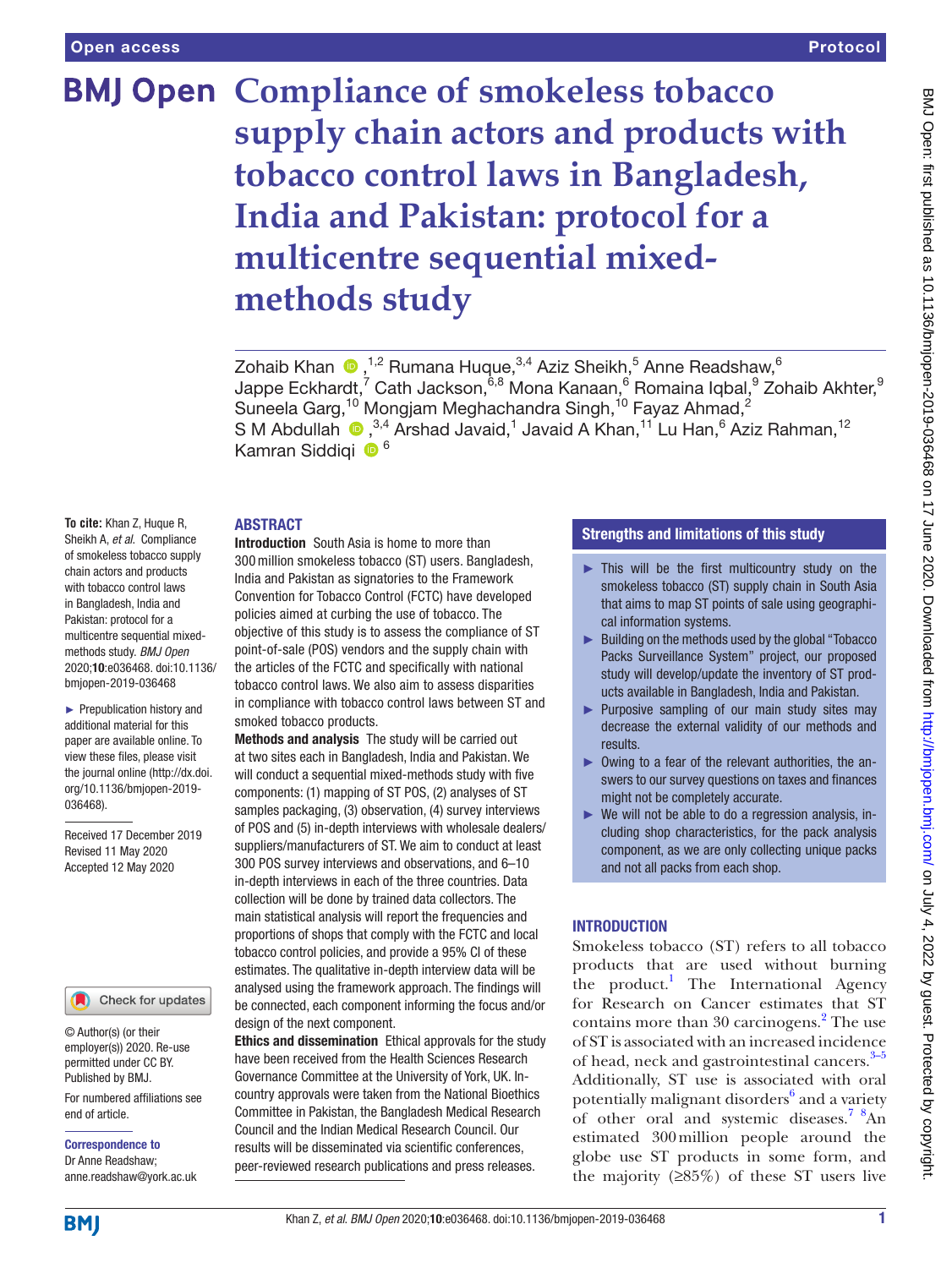in South Asia. $19$  The use of ST products is particularly common in India, Bangladesh and Pakistan, where it is considered an acceptable social norm[.10](#page-6-5) This situation is further complicated by the presence of high amounts of tobacco-specific nitrosamines, the main cancer-causing agents in tobacco, in the products available in South Asia, compared with the rest of the world.<sup>[11](#page-6-6)</sup>

The Framework Convention for Tobacco Control (FCTC) is a global treaty that aims to enhance tobacco control measures and incorporate the provisions of the framework into their national tobacco control laws.<sup>12</sup>Although the FCTC is aimed at curbing all types of tobacco use, the focus of tobacco control in most countries has been on controlling smoking, with control of the non-smoking forms of tobacco often neglected.<sup>[13 14](#page-6-8)</sup> The 2016 Global Progress Report on the implementation of FCTC highlighted gaps in the formulation and implementation of ST control policies in most parties to the FCTC.<sup>15</sup> Bangladesh, India and Pakistan are signatories to the FCTC and have made variable progress in implementing the articles of the framework by developing national tobacco control policies.<sup>[16](#page-6-10)</sup>

The tightening up of smoking regulations has been associated with a reported shift from smoking to ST use in some South Asian countries.<sup>917</sup> The increase in ST use can be attributed to a variety of factors, including, but not limited to, cultural acceptance, perceived safety of ST products compared with smoking, harm reduction, low prices and lax or absent ST control laws.<sup>14</sup>

A 2018 report from the Global Knowledge Hub on Smokeless Tobacco indicated progress being made with regards to ST control policies and regulations in South Asia.[14](#page-6-12) Many of these regulations and laws are aimed at demand reduction via various interventions at the tobacco points of sale (POS), for example, removal of tobacco products' displays, and restrictions and bans on the advertisement of tobacco products at the POS.<sup>[18 19](#page-6-13)</sup> The success of these regulations and laws in curbing the tobacco epidemic in South Asia largely depends on the degree of compliance with the implementation of these laws and regulations. $^{20}$  However, the evidence on the implementation of the ST control laws and regulations at the POS in the context of India, Bangladesh and Pakistan is scarce. Most of the previous work carried out in these countries focused on tobacco advertisement and promotion at the POS and health warnings on ST packaging, <sup>21-26</sup> with little emphasis on the other provisions of the FCTC, such as sale to/by minors, price and taxation, and provision of viable alternatives. As such, there is a need for a comprehensive assessment of the compliance of POS in India, Pakistan and Bangladesh with the local ST control policies and the specific articles of the FCTC.

This multicountry sequential mixed-methods study aims to provide a comprehensive assessment of compliance of ST POS and products with the tobacco control laws in our three target countries. Furthermore, we aim to elicit information on any disparities between the implementation of FCTC/local laws for ST and smoking. We will also develop

a country-specific inventory of tobacco products, to gain insight into the diversity of the products available in the local market, as well as identifying illicit products. Additionally, we will assess the barriers and facilitators to compliance of the ST wholesale dealers and suppliers with the different provisions of the FCTC/local laws.

### Methods and analysis Study design

We will conduct a sequential mixed-methods study, incorporating quantitative work (geomapping of ST POS, in-house analyses of ST products, POS survey interviews and observations) and qualitative work (in-depth-interviews with supply chain actors, eg, wholesale dealers and suppliers). The findings from each component will be connected and used to inform the focus and/or the design of the next component, that is, mapping of the POS will allow us to build a sampling frame from which we will randomly choose survey interview respondents. The ST pack analyses will provide us an insight into manufacturing and sale practices that can be incorporated into the POS survey interview tool and the topic guide for in-depth interviews. The findings from the survey interviews and observations of the POS will guide the development of country-specific topic guides for the in-depth interviews.

### Study sites

We will conduct this study in Bangladesh, India and Pakistan. In each country, we have purposively selected two sites based on the use and diversity of the available ST products. In India, the study will be conducted in the North-East and North-West districts of Delhi. In Bangladesh, the study will be conducted in the districts of Dhaka and Rangpur. In Pakistan, the study will be conducted in the districts of Karachi and Peshawar. In Pakistan and Bangladesh, the selected sites are the hubs of ST use and manufacture; for India, our rationale for choosing the sites was based on Delhi being a metropolitan city with a diverse population and products and also the logistics available to study team.

### Study duration

The data collection will be carried out from 1 June 2019 to 31 December 2020, and analyses will be completed by 30 March 2021.

### General sampling strategy

We will use a multistage mixed sampling technique for the study [\(figure](#page-2-0) 1).

### Stage 1

Within each of the selected administrative areas (district/ division), we will purposively select one predominantly urban and one predominantly rural subdistrict. Our study sites included districts/areas, which comprise urban, periurban and rural areas. We will use the available local government documents, latest census and expert opinion of local researchers to identify two subdistricts/areas at each site,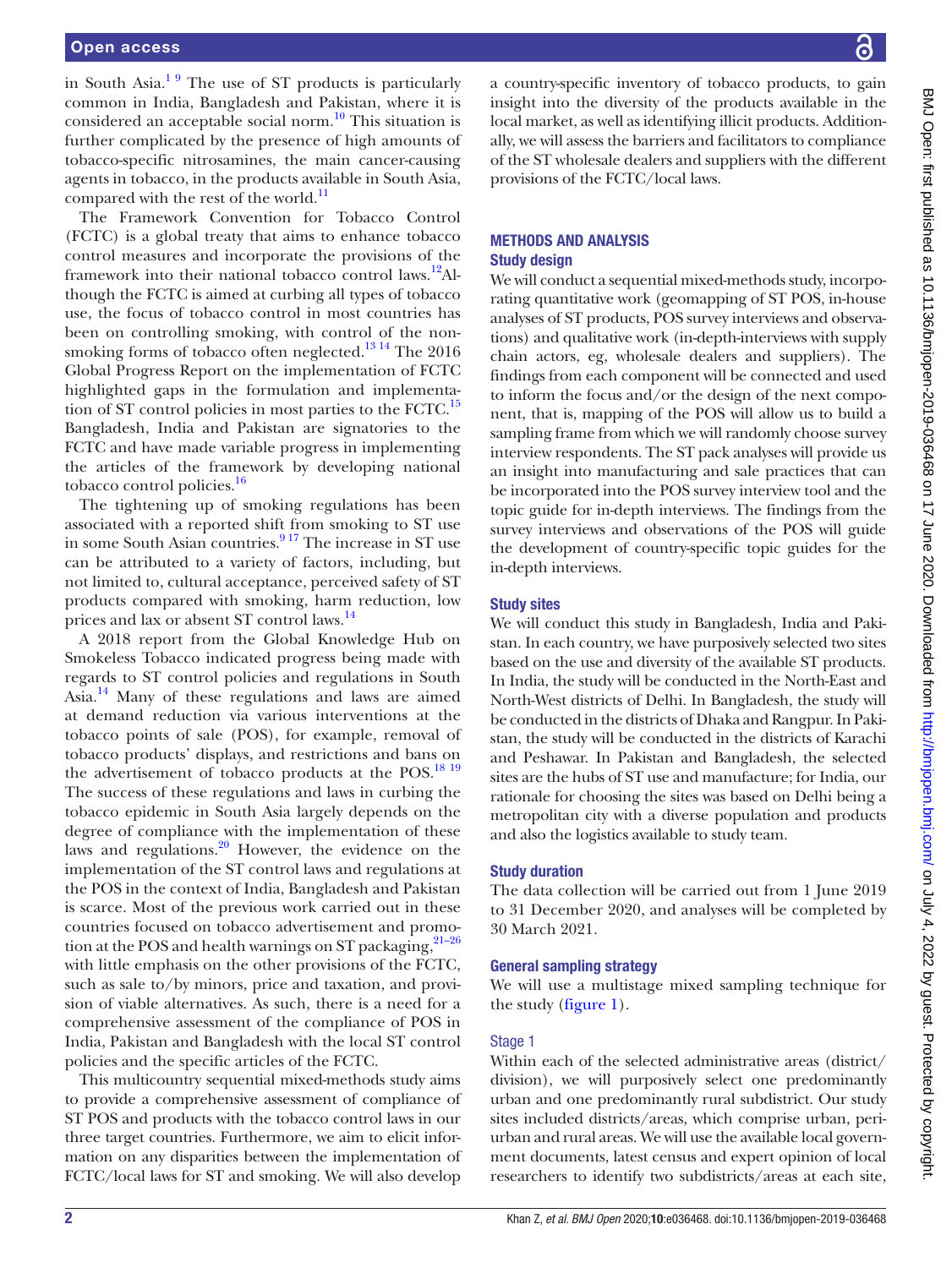

<span id="page-2-0"></span>Figure 1 General sampling strategy to be used at all sites. (a) Within each of the selected administrative areas (district/ division), we will purposively select one predominantly urban and one predominantly rural subdistrict. We will use the available local government documents, latest census and expert opinion of local researchers to identify two subdistricts/areas at each site, one predominantly urban and the other predominantly rural/peri-urban. (b) We will randomly select three smaller administrative units per subdistrict. These will be our primary sampling units (PSU). (c) From each PSU, we will randomly select two enumeration blocks/neighbourhood areas/villages; these will be our secondary sampling units (SSU). (d) From each SSU, we will recruit up to 13 points of sale (POS). (e) Required sample size/country is 290; through this strategy, we will be able to recruit up to 312 POS.

one predominantly urban and the other predominantly rural/peri-urban.

### Stage 2

We will randomly select three smaller administrative units per subdistrict. These will be our primary sampling units (PSU).

### Stage 3

From each PSU, we will randomly select two enumeration blocks/neighbourhood areas/villages; these will be our secondary sampling units (SSU).

### Data collection (general considerations)

At each study site, we will deploy a team of trained data collectors to administer the quantitative data collection instruments (comprising the geomapping, in-house analysis of the ST products packaging, structured POS vendor survey interview and observation components). Data collectors will be trained on how to administer the various study tools beforehand. They will also receive training in obtaining informed and written/verbal consent. Calibration for the product in-house analysis component will be done via video conferencing involving study teams from all sites. A qualitative research specialist will train one person at each participating site to conduct and transcribe the in-depth interviews with the suppliers and/or manufacturers. The data will be monitored for quality and completeness by the site leads/study leads/principal investigator. We will also conduct small pilot studies in each country to fieldtest our study tools.

### Data management

The data will be initially collected on a paper-based questionnaire and then transferred to a central database kept on a secure server at the University of York. Each ST product, POS vendor, supplier and manufacturer recruited in the study will be allotted a unique identification number and the recorded data will not contain any identifiable information about them. Only the study leads/principal investigator/study statistician will have access to the database and data collection tools. All filled questionnaires will be stored in locked filing cabinets at the collaborating institutions in each of the study centres.

In line with the General Data Protection Regulations of the European Union and the Research Governance Framework for Health and Social Care Research, the data will be securely archived by the University of York for a minimum of 5years after the completion of the study. Following authorisation from the sponsor, arrangements for confidential destruction will then be made. Recordings from the in-depth interviews will be deleted at the end of the study. If an individual withdraws consent for their data to be used, it will be destroyed without breach of confidentiality.

# Study-component-specific methods POS geomapping

### Eligibility criteria for POS

A POS will be eligible for inclusion in the study if it sells any form of ST. The common types of tobacco POS that might be eligible for our study are:

1. General/departmental stores.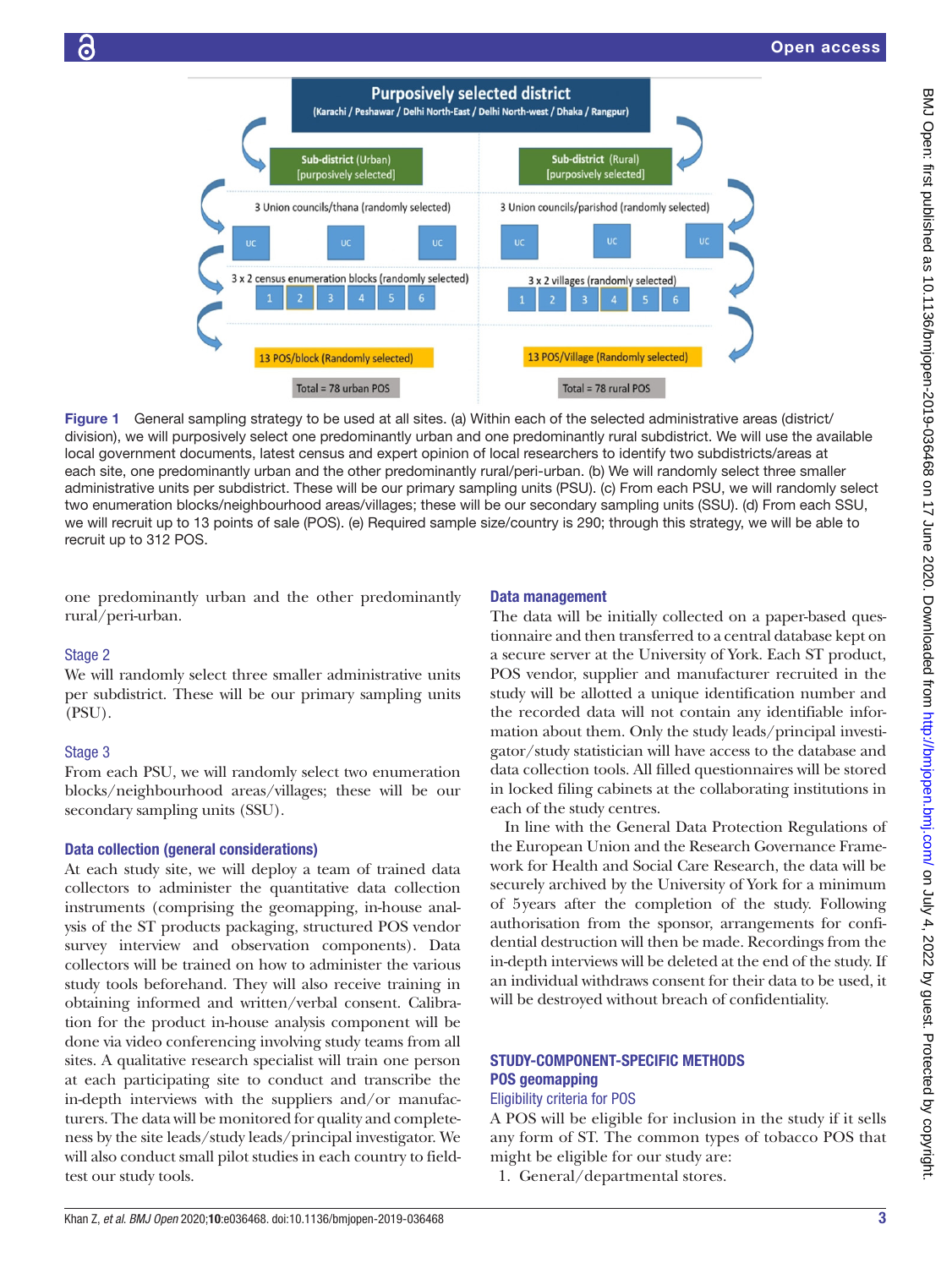- 2. Petrol pump/gas station stores.
- 3. Beer or liquor stores.
- 4. Paan (betel quid) shops.
- 5. Grocery stores
- 6. Exclusive tobacco shops.
- 7. Discount shops.
- 8. Mobile vendors/carts.
- 9. Stationary carts.
- 10. Country-specific additional POS types.

### Identifying and mapping eligible POS

To identify the eligible POS, we will employ standard approaches for tobacco POS audits[.27](#page-6-16) This will entail:

- 1. Developing a list of tobacco sellers in the selected areas by collecting the details of local vendors, who have a license to sell tobacco products (if applicable), and/or the acquisition of general lists of local businesses/sellers from trade unions and/or local administrative authorities and combining potential tobacco POS from these lists.
- 2. This will be followed by 'ground truthing' by trained data collectors, who will visit these shops to ascertain (a) the existence of the POS and (b) the sale of ST products at these POS.
- 3. Once ascertained, each eligible POS will be allotted a unique identification number and its location will be recorded via the Google Maps digital application. The application gives its users their current location on Google Maps, the Global Positioning System (GPS) coordinates and the geolocation status.
- 4. If no prior lists (license holders or businesses/sellers) are available at the study location(s), our data collection team will do 'canvassing' of the ST POS by walking along all the primary and secondary roads in that area and identifying eligible ST POS [\(online supplementa](https://dx.doi.org/10.1136/bmjopen-2019-036468)[ry appendix 1](https://dx.doi.org/10.1136/bmjopen-2019-036468)).
- 5. Additionally, we will request each ascertained POS vendor to identify other ST POS, which will be added to the list.
- 6. If data collectors observe a mobile vendor during the ground truthing or canvassing at the study sites, the area where the team establishes the first contact with that vendor will be marked as his/her location.

### Measuring the density of ST POS

We will collect the most recent official population census data of our selected study sites from the relevant department(s) in each country. If such data are not available, we will use unofficial estimates gathered from the local administration. The density of the POS will be calculated per 1000 population at our study sites.

# Measuring the distance of the POS from schools

We will acquire the list of all schools along with their GPS coordinates, situated in the selected SSU from the local education departments. If the data are not available, our team will visit each school physically, drop a Google Maps pin at the school gate and record the coordinates. We will plot all the ST POS and the schools on a digital map to

assess if there is compliance with the local laws that ban the sale of tobacco products in the vicinity (distance will vary according to country) of the schools.

# ST products in-house analysis

# Eligibility criteria

All brands of ST products available in the markets at the study sites will be procured. For a product to be eligible, it must contain tobacco. The collection of the ST products will be based on the brand names and not the generic product, for example, all brands of Gutkha available in the local market will be collected. Loose products that are not sold in packaging will be eligible, but only one generic sample of the product will be procured. The most commonly sold brand/make of cigarettes, cigars, cigarillos and beedi, according to the selected vendor, will be procured.

### Sample collection and storage

All ST sale shops/vendors identified in the selected SSU by the geomapping exercise will be approached to procure the ST products that are available in the local markets. We will employ an adapted form of the unique packs sampling technique used for the "Tobacco Packs Surveillance System (TPackSS)" samples collection[.28](#page-6-17) One of every unique pack of ST (any pack with at least one difference in an exterior feature of the pack including size, brand name, presentation, colours, cellophane, packaging material (ie, hard or soft tin) and the inclusion of a promotional item) available in the store will be purchased. This sampling will begin at a randomly selected eligible vendor. After the purchase at the initial vendor, at each of the remaining eligible vendors, one of every ST pack that was not already purchased at a previous outlet will be purchased. If the selected vendor does not have any new packs (packs that were not purchased at another outlet), the sample collection team will move onto the next eligible vendor. The sample collection will continue until the team has approached the last eligible vendor. The sample collection team will ascertain the retail price of each procured pack from the vendor. They will also ascertain if the prices are inclusive of tax or not. The sample collection team will neither request nor accept a reduced price, in case the vendor offers a discount due to the large quantity being purchased, other than in those cases where discounted products are already being offered to all customers as a part of a promotion. All such general promotions, and individual 'reduced price' offers, will be recorded on a field notes sheet provided to each data collector.

# Product analyses

All the procured samples will be sorted by product type, and each sample will be allotted a unique identification number marked on the Ziploc bag with indelible ink. The study team at each participating institution will analyse one sample at a time, carefully locking it back in the bag before moving onto the next sample. A physical inventory of all the products will be developed at each site and the data related to the products, for example, unique identification number,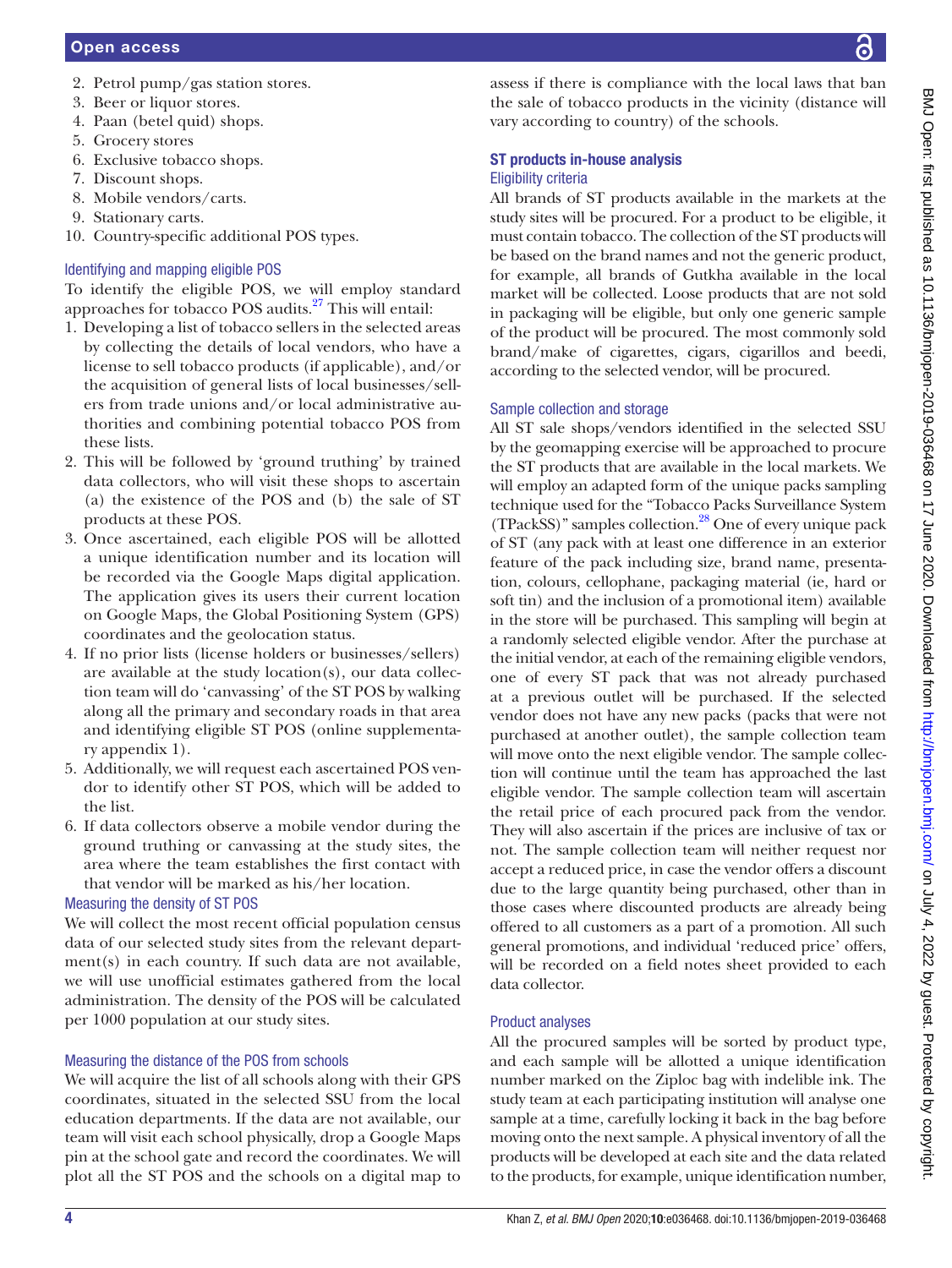Open access

product family, purchase price and date of purchase, will be fed into a digital inventory form [\(online supplemen](https://dx.doi.org/10.1136/bmjopen-2019-036468)[tary appendix 2](https://dx.doi.org/10.1136/bmjopen-2019-036468)) adapted from the TPackSS inventory data entry form. The in-house assessment of the ST products will involve assessment and recording of their size, price, tax disclosure, ingredient lists, health warnings, manufacturer details, etc. Our study tool ([online supplementary appendix 3\)](https://dx.doi.org/10.1136/bmjopen-2019-036468) has been adapted from the Tobacco Advertisement and Promotion Surveys (TAPS) standard tools. We will collect the samples by brand names and assess whether disparities exist between ST product categories and/or different manufacturers. We

will also collect data on the country of manufacture and analyse if differences in compliance with the relevant laws can be explained by differences in the country of manufacture and/or 'smuggled/illicit' designation of the product. The definition of illicit products for each participating site will be developed after consulting local stakeholders. We will also analyse the collected cigarette packs, to assess their compliance with the local laws/FCTC. This will also help us in the identification of any disparity in the local laws for ST and those for cigarettes.

### POS survey interviews and observation Sample size

For the POS observation and interviews, we calculated sample sizes for the individual countries based on the prevalence of non-compliance with specific provisions of the local tobacco control laws in the three countries. The point estimates were derived from the published literature, that is, 20% of shops selling tobacco to minors in Pakistan, $^{29}$  19.4% POS non-compliant with Cigarettes and other Tobacco Products Act (COTPA) regulations regarding sizing of the advertisements in India<sup>[30](#page-6-19)</sup> and  $20\%$  POS noncompliant with tobacco advertisement and promotion laws in Bangladesh.<sup>[31](#page-6-20)</sup>

Using the formula sample n= $[DEF*Np(1-p)]/[(d^2/q)]$  $Z^2_{1\text{-}\alpha/2}$ \*(N−1)+p\*(1−p)], and assuming a 20% prevalence of non-compliance, a CI of 95% and an absolute precision of 7%, the sample size for each country came out to be 251. After accounting for a 15% non-response (based on our ST supply chain study in Pakistan and Bangladesh), $32$  the sample size was rounded up to 290 per country. All sample size calculations were carried out in OpenEpi software.<sup>3</sup>

### Sampling strategy

We will follow the general sampling strategy ([figure](#page-2-0) 1). Once a sampling frame of eligible ST POS in each SSU has been developed through the geomapping, a random sample of the 13 POS vendors will be recruited from each SSU.

### **Recruitment**

After providing brief information about the study to the person in charge of the POS at the time of the store observation, we will formally ask them to provide written consent to participate in both the POS observation and POS vendor interview components of the study. Those who do not agree

### Data collection and tools

An adapted version [\(online supplementary appendix 4](https://dx.doi.org/10.1136/bmjopen-2019-036468)) of the Standardized Tobacco Assessment for Retail Settings tool<sup>34</sup> will be used to record the observations about product promotion, advertisement, health warnings, etc. We will observe both the exterior and interior of the shops to assess compliance with FCTC/local laws. The tool consists of data fields on health warnings inside and outside the shop, product advertisement, promotions, display shelves, dummy packs, product placement, products sold as confectioneries and cross-promotion. We will also collect similar data for cigarettes and other smoking products, for comparison.

Our interview tool [\(online supplementary appendix 5](https://dx.doi.org/10.1136/bmjopen-2019-036468)) has been adapted from a survey instrument that has already been field-tested in the UK, Bangladesh, Nepal and Pakistan.<sup>32</sup> The tool will be translated into local languages at each study site. In addition to a series of close-ended questions on ST products regarding their supply, sale, popularity, prices, profits and taxes, the tool also includes similar questions for cigarettes, to allow for comparative analysis. We will collect data on mediating/moderating variables that could act as barriers/facilitators to the increased implementation of the FCTC/local laws. These variables are awareness of local tobacco control legislation, standards and obligations, awareness of adverse health effects of ST, the effect of health warnings on sales, market share of ST products, overall sales related to the availability of tobacco products for non-exclusive vendors, incentives by manufacturers/ suppliers, profit margins, regular inspections, penalties for non-compliance and availability of viable alternatives.

### Data analysis

The main statistical analysis will report the frequencies and proportions of shops that comply with the WHO FCTC and local tobacco control policies, as measured by the different items on the survey questionnaire, and provide a 95% CI of this estimate. We will also provide summaries for the other categorical variables using frequencies and percentages and for continuous variables, we will provide means and SD in addition to a graphical representation. Medians and IQRs will also be computed if the data are skewed.

We will use logistic regression to explore the bivariate association of compliance with shop characteristics, such as the type of shop, adjusting for the study design. We will further expand these regression models to explore the association of compliance with multiple explanatory variables adjusting for the study design. Where possible, figures related to ST sales will be compared with those of cigarette sales, using similar approaches to the above. We will consider a p-value of less than 0.05 to be statistically significant. A detailed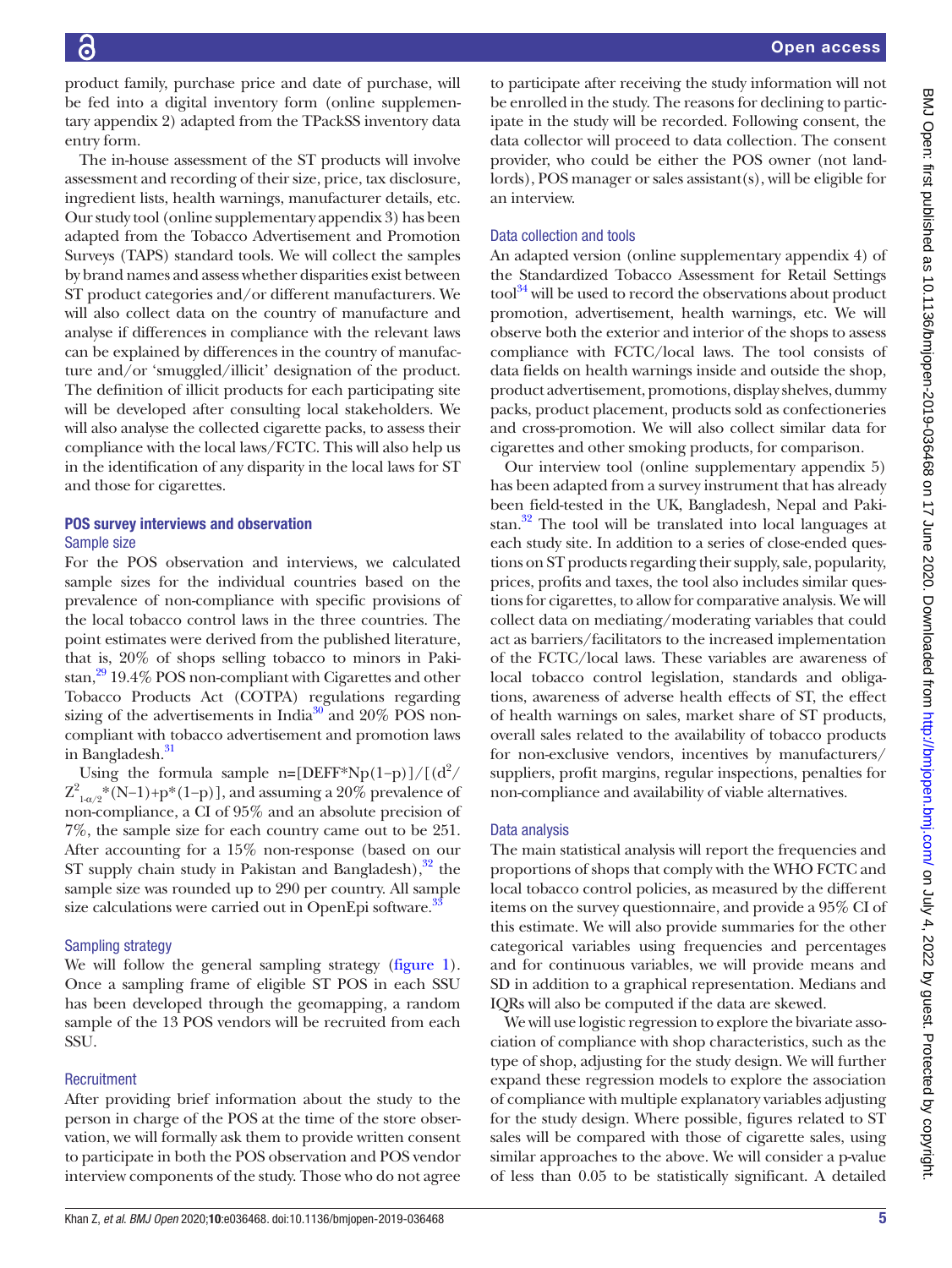statistical analysis plan will be developed before the main analysis, which will include any a priori subgroup analyses and strategies for handling missing data. We will use STATA V.15 for analysis.

### In-depth interviews (supply chain) Participants, sampling and recruitment

At each of the six study sites, we will identify, and collect contact details of, at least five supply chain actors (from manufacturers, wholesalers and suppliers) with the help of the POS survey respondents. From this list, we will purposively recruit three to five participants at each site, ensuring that the sample includes at least one manufacturer and one supplier from each site.

### Data collection

A topic guide will be developed for the interviews. The contents of the guide will be based on the findings from the POS survey. That is, the responses in the survey that warrant further exploration will be identified by the study teams in each country and the topic guide aimed at eliciting further information on the responses will be developed by the qualitative research team. We will start with a standard topic guide and then tailor it to the findings from the different countries.

The interviews will be conducted at locations that are easily accessible to participants, and where they are confident to speak openly, such as their workplaces or the offices of ward/union council office bearers or the village chief's house/hujra. Each interview will last 30–60min. A trained researcher will conduct the interviews in the local language. All interviews will be audio recorded.

### Data analysis

The interviews will be transcribed verbatim, translated into English and analysed using the framework approach.<sup>35</sup> The framework approach is not associated with a particular epistemological viewpoint or theoretical approach and, as such, is not necessarily concerned with generating social theory. The approach can be used in inductive or deductive analysis or a combination of the two. $36$  We will be using an inductive approach and develop a framework matrix, informed by the study objectives, the interview topics and data from preliminary interviews. The data from the three countries will be charted into the same matrix; and then reviewed and interrogated to compare and contrast views, seek patterns, connections and explanations within the data, including comparison across the three countries. Excel software will aid data handling.

### Patient and public involvement

The study is supported by stakeholder groups in each participating country. The stakeholder groups consist of health professionals, policymakers, representatives from general society, students and influencers. The stakeholder groups meet once every year, and so far have been involved in the design of the study tools, refinement of research questions and data collection methods. These groups will also be involved in the dissemination of findings from the study.

### Ethics and dissemination

We will adhere to the fundamental principles of human rights as per the Declaration of Helsinki. Ethical approval has been obtained from the University of York 'Health Sciences Research Governance Committee'. This work is being carried out by the ASTRA Global Health Research Group (Addressing Smokeless Tobacco use and building Research capacity in south Asia). Each participating South Asian institution in ASTRA has obtained ethical approvals from their institutional/national ethics bodies [\(online](https://dx.doi.org/10.1136/bmjopen-2019-036468)  [supplementary appendix 6](https://dx.doi.org/10.1136/bmjopen-2019-036468)). All potential participants will be provided with information regarding the project and written/verbal consent will be taken from each participant before recruitment. Consent forms will contain personal details, including name, date of birth and address.

All information collected during the study will be kept strictly confidential. There will be restricted access and disposal arrangements for the participants' details. Information will be held securely on paper/electronically at the University of York. The data (other than consent forms) transferred to or from the University of York will be coded with a study enrolment number and will not have participants' identifiers. We have studied the conditions under which disclosures to law enforcement agencies are required and are satisfied that the chances of these occurring (criminal activities) are highly unlikely.

To engage our academic audience and the research fraternity, we will publish the results of the study in peerreviewed journals. We will also present our findings at an international public health conference and an international tobacco control conference. We will also publish an abstract of our findings on the websites of all the partner institutions. We will also present our work to regional research meetings. Additionally, we will incorporate the learning from this project into academic lectures for master's students of public health. We have already established national stakeholder groups in all three target countries, who will guide the study conduct and help us in the dissemination of our findings.

### Author affiliations

<sup>1</sup> Office of Research, Innovation, and Commercialization, Khyber Medical University, Peshawar, Pakistan

<sup>2</sup>Institute of Public Health and Social Sciences, Khyber Medical University, Peshawar, Pakistan

3 Department of Economics, University of Dhaka, Dhaka, Bangladesh

4 Department of Research and Development, ARK Foundation, Dhaka, Bangladesh <sup>5</sup>Division of Community Health Sciences, University of Edinburgh, Edinburgh, UK <sup>6</sup>Department of Health Sciences, University of York, York, UK

<sup>7</sup>Department of Politics, University of York, York, UK

<sup>8</sup>Vaild Research Ltd, Wetherby, UK

<sup>9</sup>Department of Community Health Sciences and Medicine, Aga Khan University, Karachi, Pakistan

<sup>10</sup>Department of Community Medicine, Maulana Azad Medical College, New Delhi, Delhi, India

<sup>11</sup> Department of Pulmonary medicine, Aga Khan University, Karachi, Pakistan <sup>12</sup>Faculty of Health, Federation University Australia, Ballarat, Victoria, Australia

Contributors ZK, KS, RH, SG and MMS conceived the study and wrote the first and all subsequent drafts. AReadshaw, FA, ARahman, ZA, SMA, RI, AJ, JAK and AS wrote the initial drafts and commented on the final draft. MK and LH commented on all